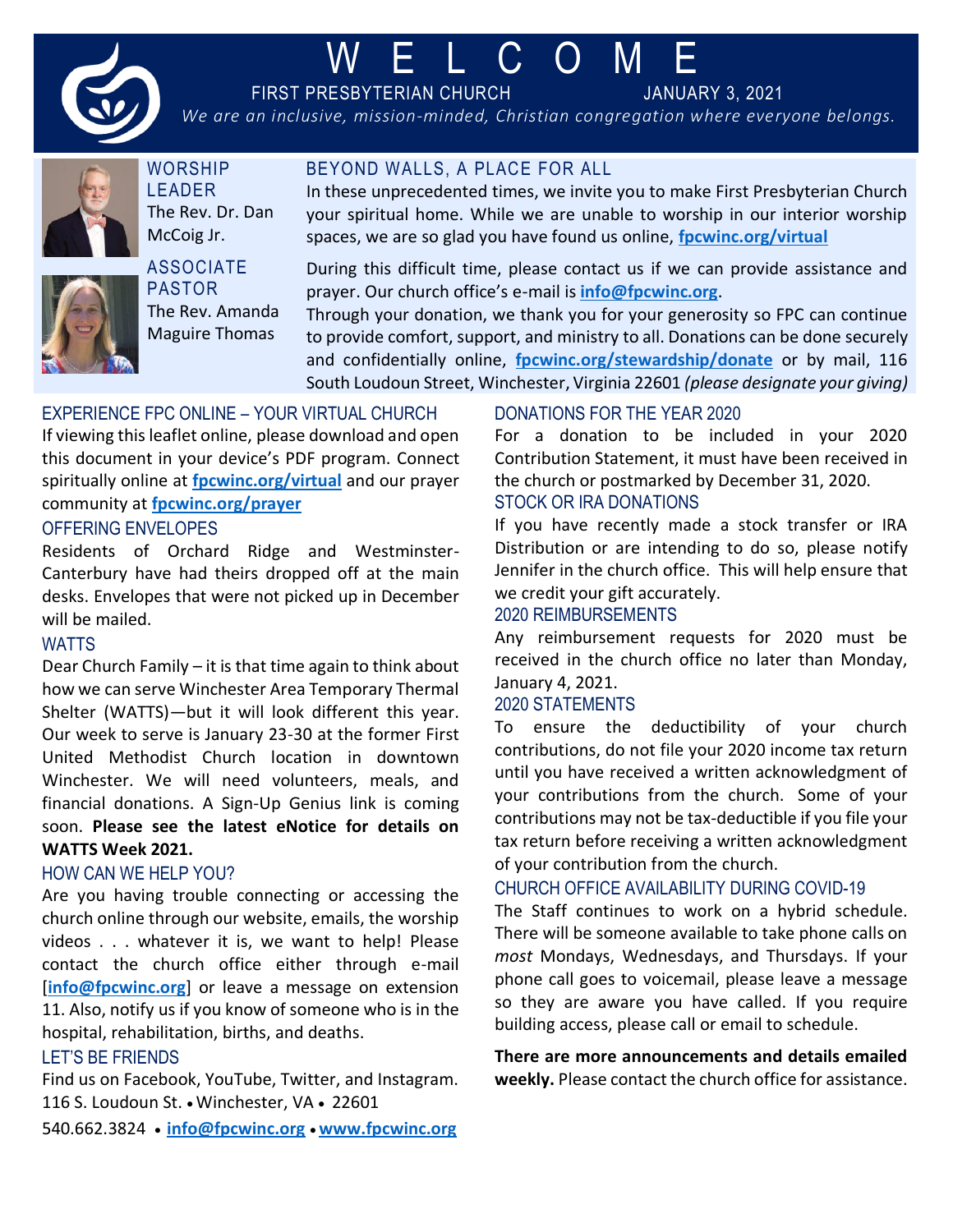## V I R T U A L W O R S H I P

## The Second Sunday after Christmas Day • January 3, 2021 • 10:00 AM FIRST PRESBYTERIAN CHURCH OF WINCHESTER

## GATHERING *The Holy Spirit Calls Us Together as People of God*

## **WELCOME AND ANNOUNCEMENTS**

**PRELUDE** "Ding Dong Merrily on High" Jen Galang, flute | Amy Bowman, piano arr. Douglas Brooks-Davies

## **CALL TO WORSHIP**

Leader: Come, hear the Christmas news:

- **All: Jesus Christ is born!**
- Leader: Come, sing the Christmas story:

## **All: Jesus Christ is born!**

- Leader: Come, worship the Christmas child.
- **All: Jesus Christ is born!**
- Leader: Let us worship God.



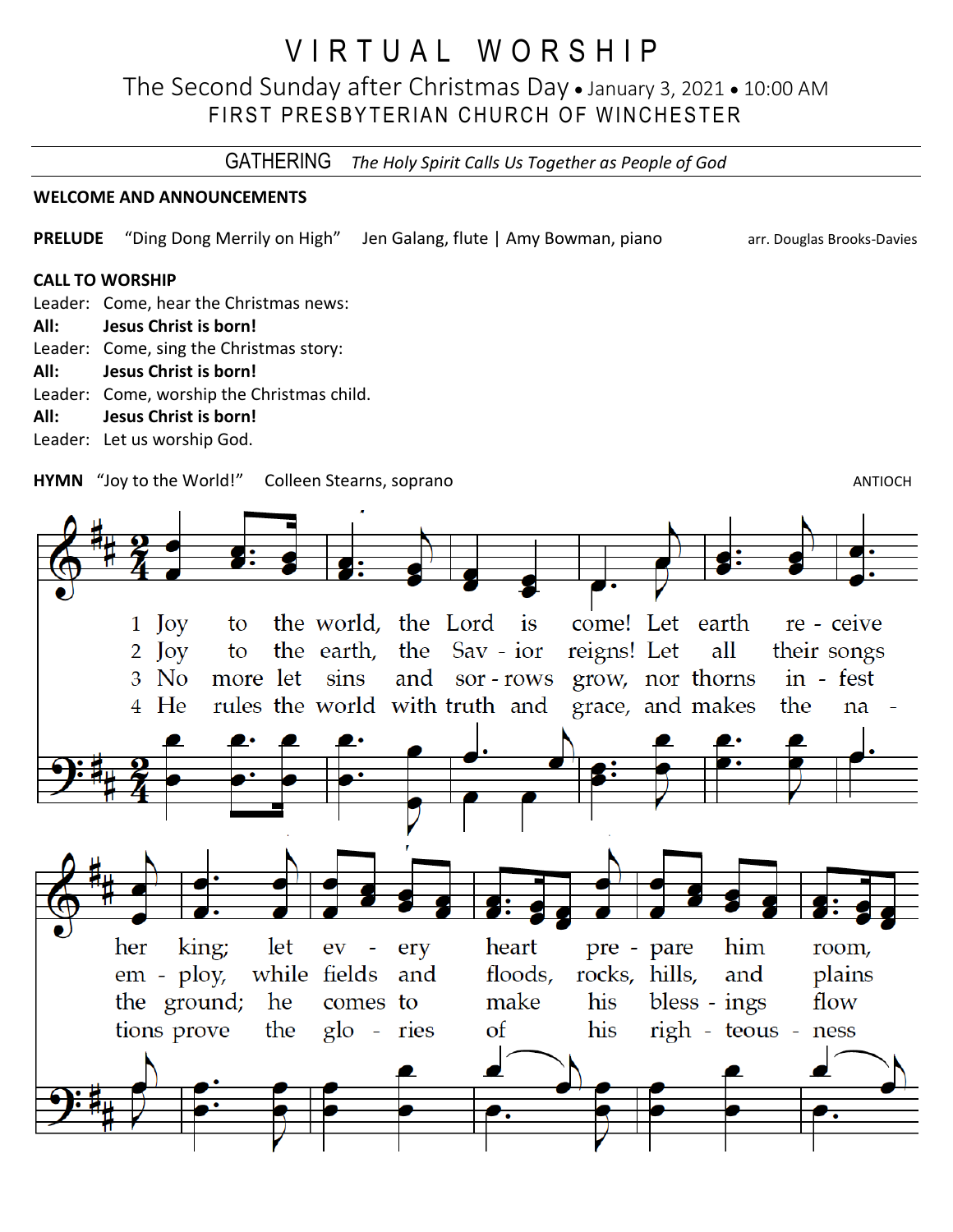

#### **PRAYER OF CHRISTMAS**

**God of glory, your Word made a home with us so that we might be at home in you. Gather your children from the farthest places in the world and lead us to that home where the human race can become a human family; through Jesus Christ and in the Spirit, one God now and forever. Amen.**

WORD *God Speaks to Us in Scripture, Preaching, and Song*

**SONG** "Heaven Has Come to Us" Colleen Stearns, soprano

#### **CHILDREN'S MOMENT** Todd Bowman

#### **SCRIPTURE** Matthew 2:1-12 *Coming of the magi*

After Jesus was born in Bethlehem in the territory of Judea during the rule of King Herod, magi came from the east to Jerusalem. They asked, "Where is the newborn king of the Jews? We've seen his star in the east, and we've come to honor him."

When King Herod heard this, he was troubled, and everyone in Jerusalem was troubled with him. He gathered all the chief priests and the legal experts and asked them where the Christ was to be born. They said, "In Bethlehem of Judea, for this is what the prophet wrote: